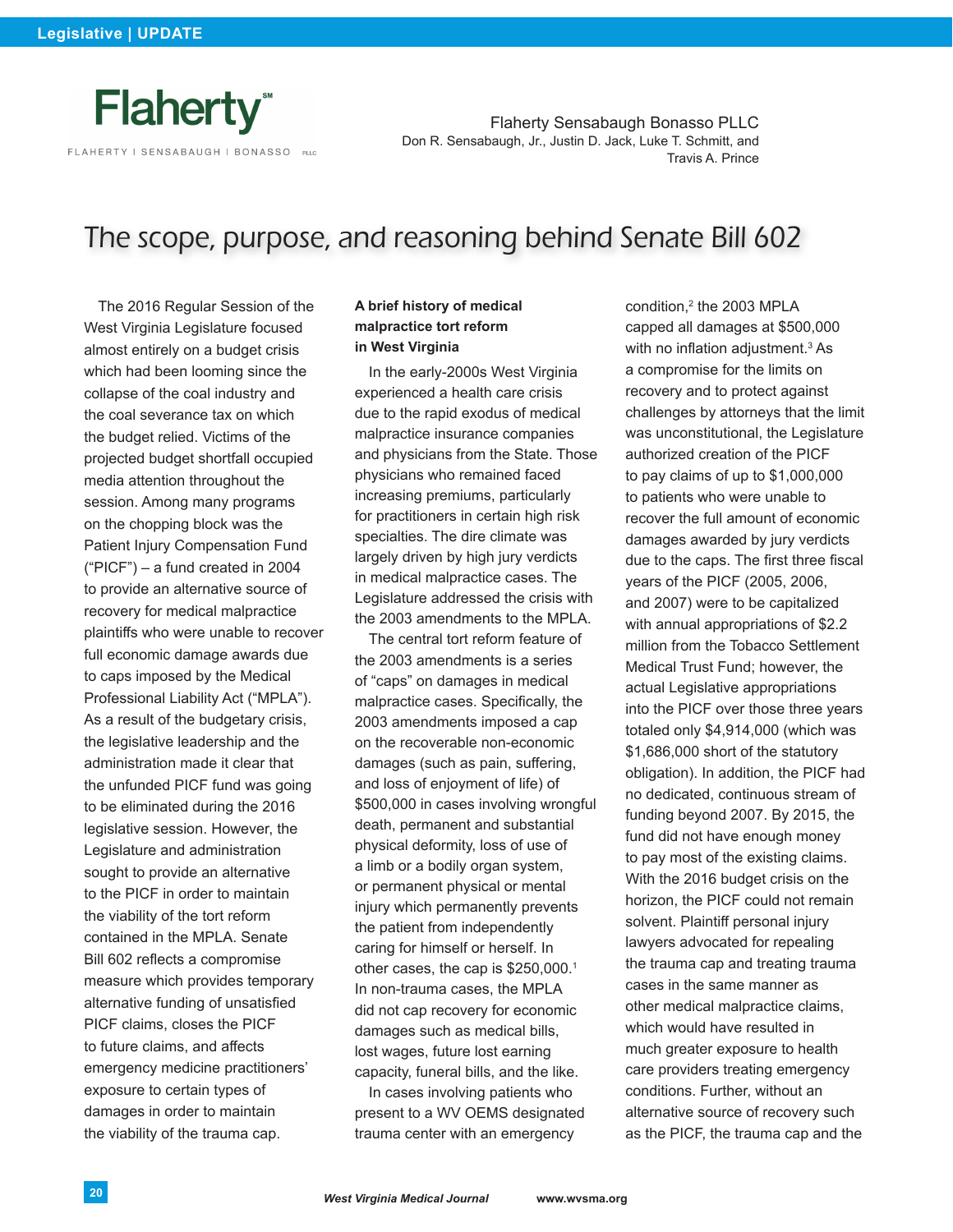elimination of joint liability would be ripe for a constitutional challenge.

## **The effect of SB602 on the MPLA**

As a result of SB 602, the PICF will be closed to any additional claims. In lieu of the ability to recover from the PICF, plaintiffs will now be able to recover up to \$1,000,000 in economic damages from the defendant health care provider.

Even though SB 602 creates an additional exposure4 to health care providers of up to \$1,000,000, it still provides a greater limitation on potential verdicts in trauma cases than the non-trauma caps initially adopted in 2003. While the non-trauma caps apply only to non-economic damages, the new higher trauma cap under SB 602 still applies to both economic *and* non-economic damages.

For example, consider a nontrauma case where a 22 year old plaintiff suffers a brain injury as a result of an elective surgery and incurs \$3,000,000 in lost future income and future medical expenses. In such a case, the maximum damages recoverable by that plaintiff from a physician under the non-trauma caps would be \$3,652,815.22 (the inflation adjusted non-economic damages cap plus 100% of economic damages). However, if the same plaintiff suffered the same injury as a result of surgery necessitated by an emergency condition, the trauma cap under SB 602 limits the maximum damages recoverable to \$1,506,790.65 (the inflation adjusted trauma cap plus an additional \$1,000,000 in economic damages), which is over \$2 million less than the non-trauma cap.<sup>5</sup>

The trauma cap is also still preferable in most cases without significant economic damages: For example, if a 66 year old retiree dies as a result of a physician's

negligence but incurred \$42,000 in medical bills and \$10,000 in funeral bills, the maximum allowable potential verdict under the non-trauma cap would be \$704,815.22 (the inflation-adjusted non-economic damages cap plus 100% of economic damages). However, under the trauma cap, the maximum allowable potential verdict would be \$506,790.65 (the inflation-adjusted trauma cap), which is over \$200,000 less than is allowable under the non-trauma cap.

Furthermore, it is also important to note that the maintaining of the same economic and noneconomic cap amounts by the Legislature was designed to prevent future constitutional challenges in catastrophic injury or death cases. Personal injury attorneys have successfully challenged caps in other states by arguing such caps deprive plaintiffs of the right to trial by jury, constitute an



At Flaherty Sensabaugh Bonasso, we are proud to protect those who provide our nation's healthcare. From specialists and family practitioners to acute care and hospital systems, we are poised to support the healthcare industry.

**Flaherty** 

FLAHERTY | SENSABAUGH | BONASSO

Charleston • Morgantown • Wheeling • 304.345.0200 • FLAHERTYLEGAL.COM

Edward C. Martin, Responsible Attorney